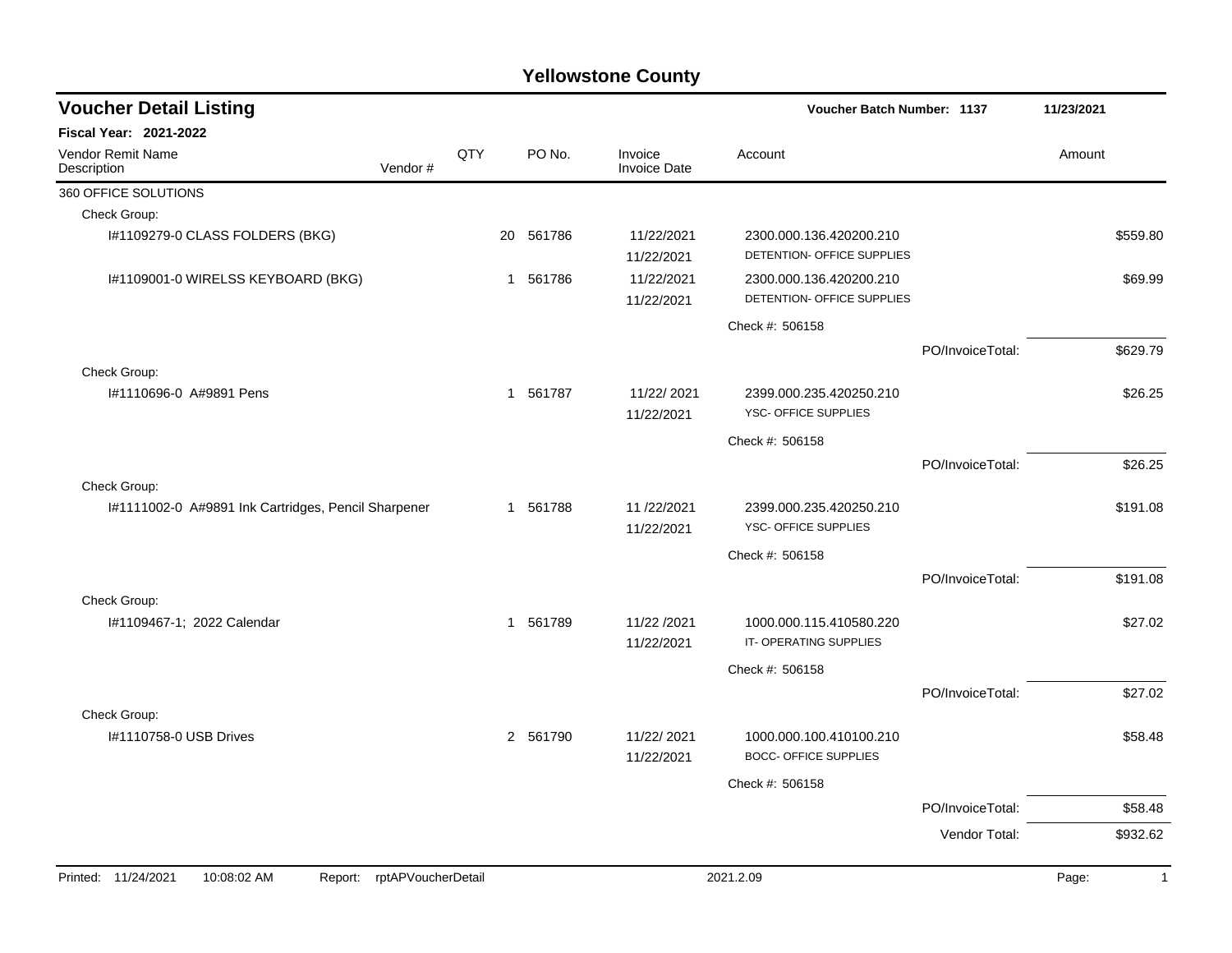| <b>Voucher Detail Listing</b>                                    |         |     |             |                         | <b>Voucher Batch Number: 1137</b>  | 11/23/2021  |
|------------------------------------------------------------------|---------|-----|-------------|-------------------------|------------------------------------|-------------|
| <b>Fiscal Year: 2021-2022</b>                                    |         |     |             |                         |                                    |             |
| <b>Vendor Remit Name</b><br>Description                          | Vendor# | QTY | PO No.      | Invoice<br>Invoice Date | Account                            | Amount      |
| BILLINGS PUBLIC SCHOOLS                                          | 001840  |     |             |                         |                                    |             |
| Check Group:                                                     |         |     |             |                         |                                    |             |
| I#215-65-170-1900-000-589-1 FY 22 1ST QRT JULY-OCT<br>2021       |         |     | 1 561779    | 11/22/2021              | 2300.000.136.420200.397            | \$15,509.25 |
|                                                                  |         |     |             | 11/22/2021              | DETENTION- MH & GED CONTRACTS      |             |
|                                                                  |         |     |             |                         | Check #: 506159                    |             |
|                                                                  |         |     |             |                         | PO/InvoiceTotal:                   | \$15,509.25 |
|                                                                  |         |     |             |                         | Vendor Total:                      | \$15,509.25 |
| <b>HENRY SCHEIN INC</b>                                          | 040079  |     |             |                         |                                    |             |
| Check Group:                                                     |         |     |             |                         |                                    |             |
| 1#12657027 SEPTOCAINE                                            |         |     | 1 561778    | 11/22/2021              | 2300.000.136.420200.351            | \$51.76     |
|                                                                  |         |     |             | 11/22/2021              | DETENTION- MEDICAL/DENTAL SUPPLIES |             |
| #12657027 SELF SEAL                                              |         |     | 3<br>561778 | 11/22/2021              | 2300.000.136.420200.351            | \$25.86     |
|                                                                  |         |     |             | 11/22/2021              | DETENTION- MEDICAL/DENTAL SUPPLIES |             |
| I#12657027 SALIVA EJECTOR                                        |         |     | 1 561778    | 11/22/2021              | 2300.000.136.420200.351            | \$7.73      |
|                                                                  |         |     |             | 11/22/2021              | DETENTION- MEDICAL/DENTAL SUPPLIES |             |
| 1#12657027 SUPER BIB                                             |         |     | 2 561778    | 11/22/2021              | 2300.000.136.420200.351            | \$44.38     |
|                                                                  |         |     |             | 11/22/2021              | DETENTION- MEDICAL/DENTAL SUPPLIES |             |
| 1#12657027 PIRANHA DIAMOND                                       |         |     | 1 561778    | 11/22/2021              | 2300.000.136.420200.351            | \$43.69     |
|                                                                  |         |     |             | 11/22/2021              | DETENTION- MEDICAL/DENTAL SUPPLIES |             |
|                                                                  |         |     |             |                         | Check #: 506160                    |             |
|                                                                  |         |     |             |                         | PO/InvoiceTotal:                   | \$173.42    |
|                                                                  |         |     |             |                         | Vendor Total:                      | \$173.42    |
| <b>LUMEN ACCESS BILL</b>                                         |         |     |             |                         |                                    |             |
| Check Group:                                                     |         |     |             |                         |                                    |             |
| I#5104XLB2S3-2021315; DETENTION<br>ID#49.KXGS.440305.MS 11/11/21 |         |     | 1 561794    | 11/22/2021              | 2300.000.136.420200.345            | \$929.95    |
|                                                                  |         |     |             | 11/22/2021              | DETENTION- TELEPHONE & TECHNOLOGY  |             |
| YSC-ID#49.KXGS.440383MS 11/11/21                                 |         |     | 1 561794    | 11/22/2021              | 2399.000.235.420250.345            | \$929.95    |
|                                                                  |         |     |             | 11/22/2021              | YSC-TELEPHONE & TECHNOLOGY         |             |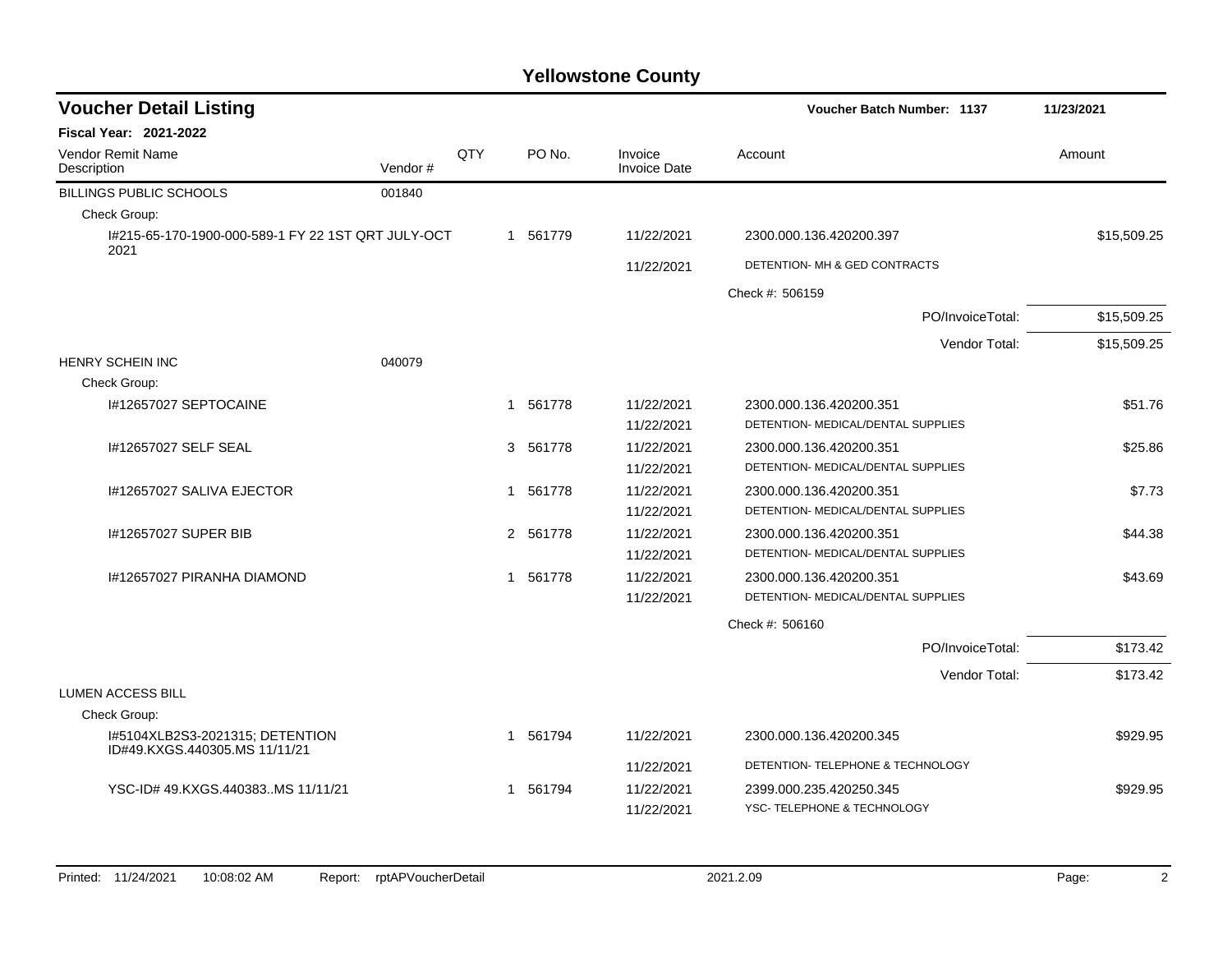| <b>Voucher Detail Listing</b>                    |                    |              |          |                                | Voucher Batch Number: 1137                                      |                  | 11/23/2021 |
|--------------------------------------------------|--------------------|--------------|----------|--------------------------------|-----------------------------------------------------------------|------------------|------------|
| Fiscal Year: 2021-2022                           |                    |              |          |                                |                                                                 |                  |            |
| <b>Vendor Remit Name</b><br>Description          | QTY<br>Vendor#     |              | PO No.   | Invoice<br><b>Invoice Date</b> | Account                                                         |                  | Amount     |
| JUNK VEH ID#KXGS.440289.MS 11/11/21              |                    |              | 1 561794 | 11/22/2021<br>11/22/2021       | 2830.000.414.430800.345<br>JUNK VEHICLE- TELEPHONE & TECHNOLOGY |                  | \$338.77   |
| GRANITE TOWERS ID#49.KXGS.440298.MS 11/11/21     |                    |              | 1 561794 | 11/22/2021<br>11/22/2021       | 6060.000.608.500800.345<br>TECHNOLOGY- TELEPHONE & TECHNOLOGY   |                  | \$929.95   |
| COURTHOUSE ID#49.KXGS.440270MS 11/11/21          |                    |              | 1 561794 | 11/22/2021<br>11/22/2021       | 6060.000.608.500800.345<br>TECHNOLOGY- TELEPHONE & TECHNOLOGY   |                  | \$1,328.50 |
| METRA - ID# 49.KXGS.440292MS 11/11/21            |                    | 1            | 561794   | 11/22/2021<br>11/22/2021       | 5810.000.552.460442.345<br>METRA FACILITIES- PHONE              |                  | \$929.95   |
|                                                  |                    |              |          |                                | Check #: 506161                                                 |                  |            |
|                                                  |                    |              |          |                                |                                                                 | PO/InvoiceTotal: | \$5,387.07 |
| <b>MONTANA DAKOTA UTILITIES</b><br>040762        |                    |              |          |                                |                                                                 | Vendor Total:    | \$5,387.07 |
| Check Group:                                     |                    |              |          |                                |                                                                 |                  |            |
| A#51978010000; 215 N 27TH 11/16/21               |                    | $\mathbf{1}$ | 561784   | 11/22/2021<br>11/22/2021       | 1000.000.145.411200.344<br><b>FACILITIES- GAS</b>               |                  | \$3,753.76 |
| A#07162535186 MILLER BLDG 11/16/21               |                    | $\mathbf 1$  | 561784   | 11/22/2021<br>11/22/2021       | 1000.000.145.411200.344<br><b>FACILITIES- GAS</b>               |                  | \$1,881.25 |
|                                                  |                    |              |          |                                | Check #: 506162                                                 |                  |            |
|                                                  |                    |              |          |                                |                                                                 | PO/InvoiceTotal: | \$5,635.01 |
| Check Group:                                     |                    |              |          |                                |                                                                 |                  |            |
| A#49878010005 ROUND BLDG 11/16/21                |                    |              | 1 561785 | 11/22/2021<br>11/22/2021       | 1000.000.145.411200.344<br><b>FACILITIES- GAS</b>               |                  | \$841.94   |
|                                                  |                    |              |          |                                | Check #: 506162                                                 |                  |            |
|                                                  |                    |              |          |                                |                                                                 | PO/InvoiceTotal: | \$841.94   |
|                                                  |                    |              |          |                                |                                                                 | Vendor Total:    | \$6,476.95 |
| MONTANA DEPARTMENT OF.<br>040430<br>Check Group: |                    |              |          |                                |                                                                 |                  |            |
| <b>TOWING THROUGH OCT 2021</b>                   |                    |              | 1 561776 | 11/22/2021<br>11/22/2021       | 2830.000.000.340010.000<br>JUNK VEH- CITY TOWING                |                  | \$3,000.00 |
|                                                  |                    |              |          |                                | Check #: 506163                                                 |                  |            |
| Printed: 11/24/2021<br>10:08:02 AM<br>Report:    | rptAPVoucherDetail |              |          |                                | 2021.2.09                                                       |                  | Page:<br>3 |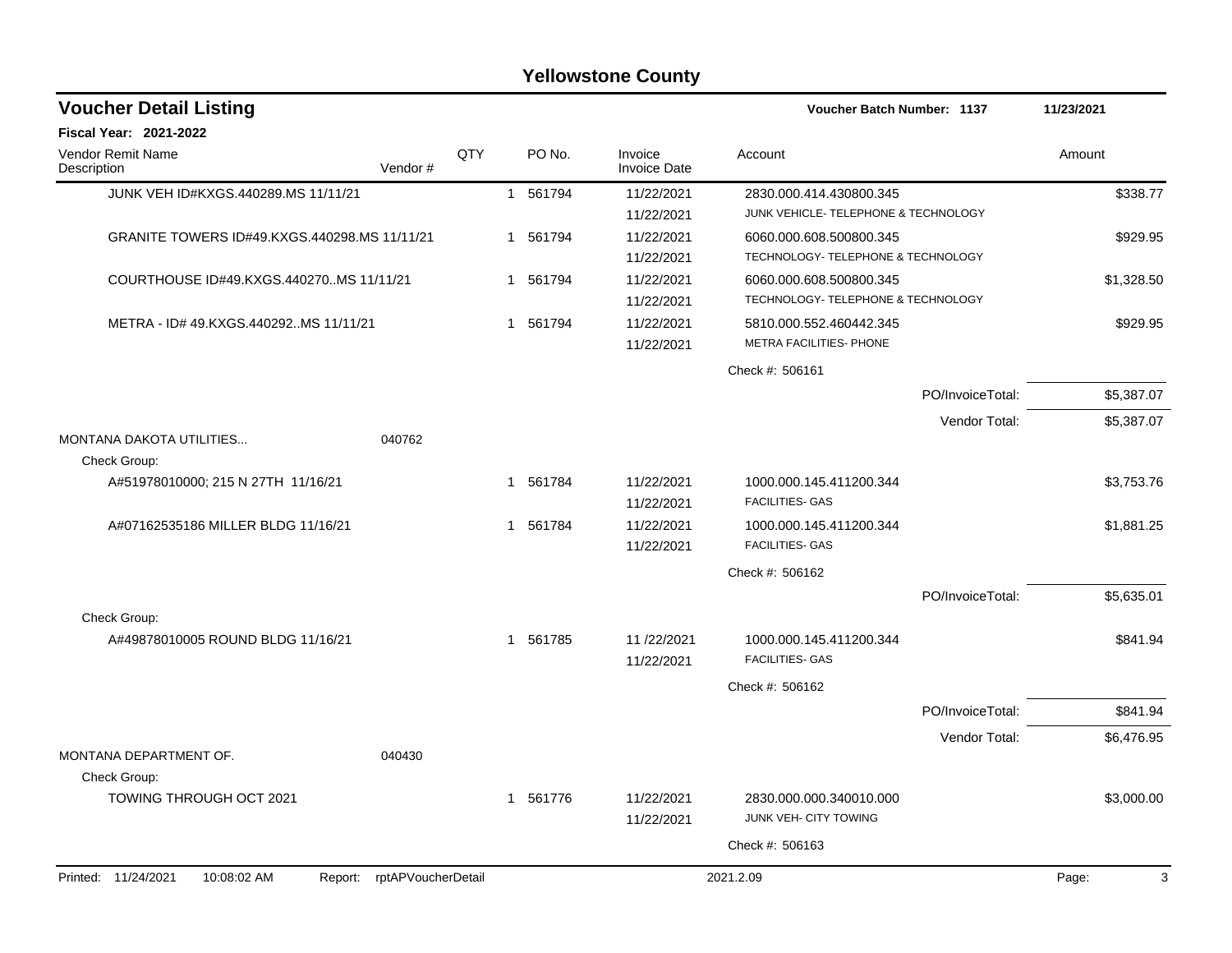| <b>Voucher Detail Listing</b>                         |                    |     |            |                                | Voucher Batch Number: 1137                        |                  | 11/23/2021    |
|-------------------------------------------------------|--------------------|-----|------------|--------------------------------|---------------------------------------------------|------------------|---------------|
| <b>Fiscal Year: 2021-2022</b>                         |                    |     |            |                                |                                                   |                  |               |
| Vendor Remit Name<br>Description                      | Vendor#            | QTY | PO No.     | Invoice<br><b>Invoice Date</b> | Account                                           |                  | Amount        |
|                                                       |                    |     |            |                                |                                                   | PO/InvoiceTotal: | \$3,000.00    |
|                                                       |                    |     |            |                                |                                                   | Vendor Total:    | \$3,000.00    |
| MONTANA MOBILE DOCUMENT SHREDDING INC<br>Check Group: |                    |     |            |                                |                                                   |                  |               |
| I#64056 SHREDDING 11/17/21                            |                    |     | 372 561791 | 11/22/2021<br>11/22/2021       | 2300.000.135.420180.399<br>MISC- CONTRACT SERVICE |                  | \$70.68       |
|                                                       |                    |     |            |                                | Check #: 506164                                   |                  |               |
|                                                       |                    |     |            |                                |                                                   | PO/InvoiceTotal: | \$70.68       |
|                                                       |                    |     |            |                                |                                                   | Vendor Total:    | \$70.68       |
| NORTHWESTERN ENERGY                                   | 045035             |     |            |                                |                                                   |                  |               |
| Check Group:<br>A#0255043-2 410 S 26th St 11/12/21    |                    |     | 1 561782   | 11/22/2021                     | 2399.000.235.420250.341                           |                  | \$1,662.83    |
|                                                       |                    |     |            | 11/22/2021                     | YSC- ELECTRICITY                                  |                  |               |
|                                                       |                    |     |            |                                | Check #: 506165                                   |                  |               |
|                                                       |                    |     |            |                                |                                                   | PO/InvoiceTotal: | \$1,662.83    |
| Check Group:                                          |                    |     |            |                                |                                                   |                  |               |
| A#0251977-5 217 N 27TH 11/17/21                       |                    | 1   | 561783     | 11/22/2021<br>11/22/2021       | 1000.000.145.411200.341<br>FACILITIES-ELECTRICITY |                  | \$10,808.52   |
| A#1915135-6 201 N 25th St 11/17/21                    |                    |     | 1 561783   | 11/22/2021                     | 1000.000.145.411200.341                           |                  | \$98.81       |
|                                                       |                    |     |            | 11/22/2021                     | FACILITIES-ELECTRICITY                            |                  |               |
|                                                       |                    |     |            |                                | Check #: 506165                                   |                  |               |
|                                                       |                    |     |            |                                |                                                   | PO/InvoiceTotal: | \$10,907.33   |
|                                                       |                    |     |            |                                |                                                   | Vendor Total:    | \$12,570.16   |
| THE MASTERS TOUCH, LLC                                |                    |     |            |                                |                                                   |                  |               |
| Check Group:                                          |                    |     |            |                                |                                                   |                  |               |
| I#77062 2021 RE TAX BILLS, OUTSOURCED                 |                    |     | 1 561777   | 11/22/21<br>11/22/2021         | 1000.000.199.411800.311<br>MISC-POSTAGE           |                  | \$8,693.29    |
| Prepaid PO#560227 I#E77062                            |                    |     | 1 561777   | 11/22/21                       | 1000.000.199.411800.311                           |                  | (\$33,750.00) |
|                                                       |                    |     |            | 11/22/2021                     | MISC-POSTAGE                                      |                  |               |
|                                                       |                    |     |            |                                |                                                   |                  |               |
| Printed: 11/24/2021<br>10:08:02 AM<br>Report:         | rptAPVoucherDetail |     |            |                                | 2021.2.09                                         |                  | Page:<br>4    |